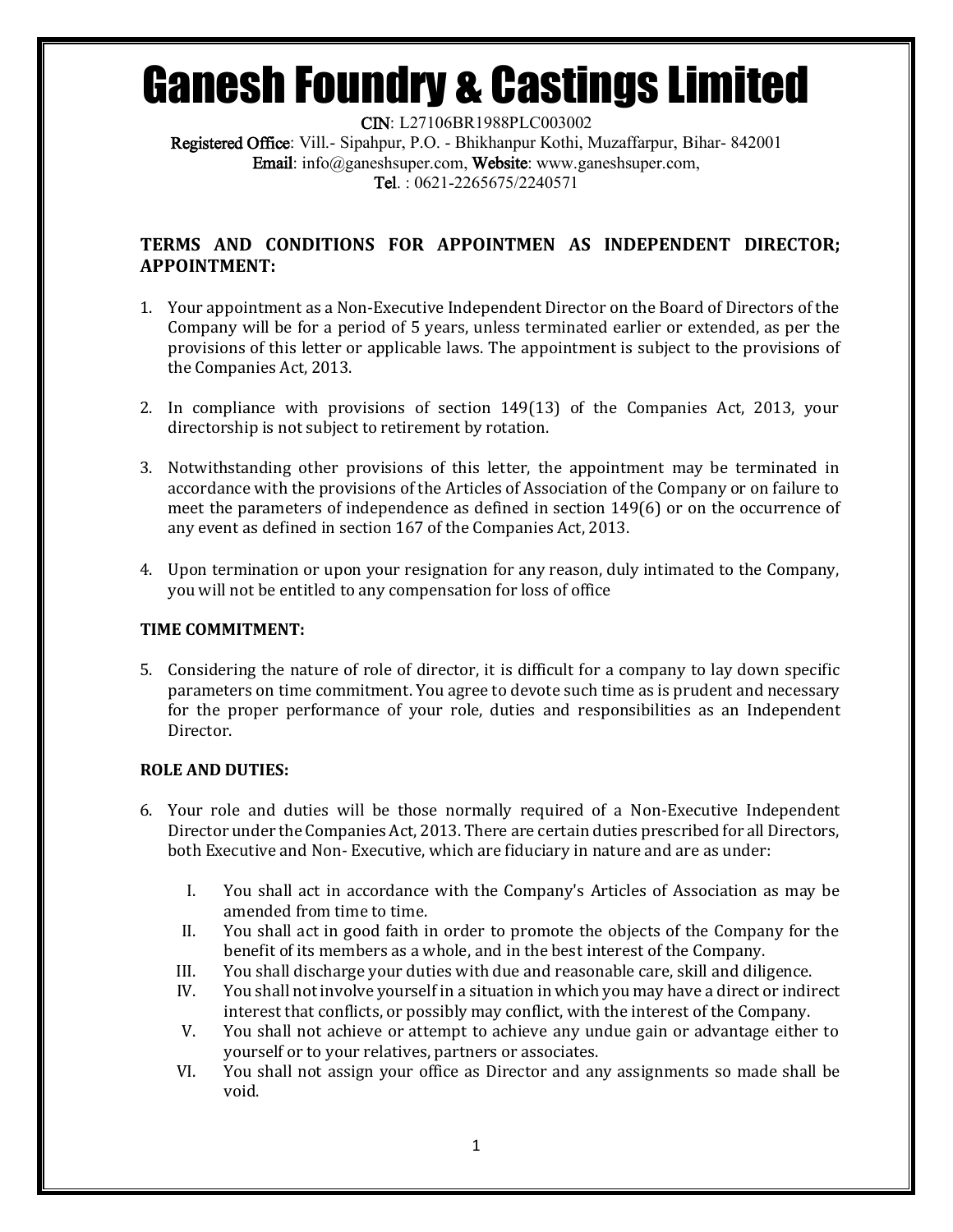CIN: L27106BR1988PLC003002

Registered Office: Vill.- Sipahpur, P.O. - Bhikhanpur Kothi, Muzaffarpur, Bihar- 842001 Email: info@ganeshsuper.com, Website: www.ganeshsuper.com, Tel. : 0621-2265675/2240571

VII. You shall abide by the Code for Independent Directors as outlined in Schedule IV to Section 149(8) of the Companies Act, 2013, and duties of the directors as provided in Companies Act, 2013.

## **REMUNERATION**

- 7. As an Independent Director you shall be paid sitting fees for attending the meetings of the board and the Committees of which you will be a member in future as fixed by the board from time to time.
- 8. You will have no entitlement to any bonus during the appointment and no entitlement to participate in any employee stock option scheme operated by the Company or any Group Company.

## **REIMBURSEMENT OF EXPENSES**

- 9. In addition to the remuneration described above, the Company will, for the period of your appointment, reimburse you for travel, hotel and other incidental expenses incurred by you in the performance of your role and duties.
- 10. Further the company may pay or reimburse to you such fair and reasonable expenditure, as may have been incurred by you while performing your role as an Independent Director of the Company. This could include reimbursement of expenditure incurred by you for attending Board/Committee meetings, Annual General Meetings, Extra Ordinary General Meetings, court convened meetings, meeting with shareholders/creditors/management, site visits, induction and training (organised by the Company for Directors) and in obtaining, subject to prior consultation with the Board, professional advice from independent advisors in the furtherance of your duties as an Independent Director.

## **CODE OF CONDUCT**

11. During the appointment you are required to comply with regulations as contained in Schedule IV under Companies Act, 2013, including the Code of Conduct.

## **INDUCTION AND DEVELOPMENT**

12. The company shall, if required, conduct formal induction program for its Independent Directors which may include any or all of the following.

Board roles and responsibilities, whilst seeking to build working relationship among the Board members, Company's vision, strategic direction, core values, ethics and corporate governance practices, familiarization with financial matters, management team and business operations.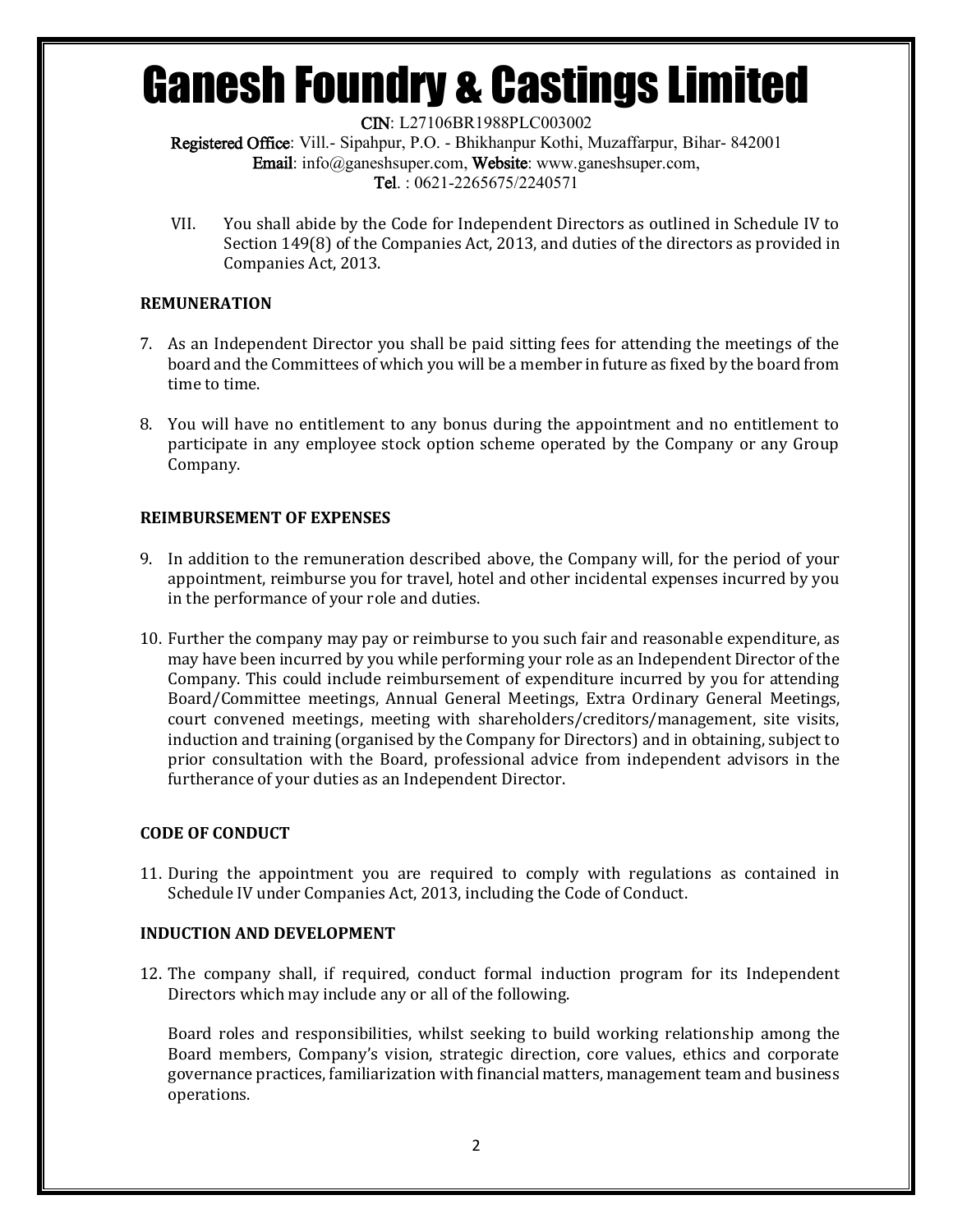CIN: L27106BR1988PLC003002 Registered Office: Vill.- Sipahpur, P.O. - Bhikhanpur Kothi, Muzaffarpur, Bihar- 842001 Email: info@ganeshsuper.com, Website: www.ganeshsuper.com, Tel. : 0621-2265675/2240571

Meetings with stakeholders, visits to business locations and meetings with senior and middle management.

The company shall, as may be required, support Directors to continually update their skills and knowledge and improve their familiarity with the company and its business. The company will fund/arrange for training on all matters which are common to the whole Board.

### **PERFORMANCE APPRAISAL/EVALUATION PROCESS**

13. The Board of Directors will carry out an evaluation of the performance of the Board as a whole, Board Committees and Directors on an annual basis as per Company's Policy. Your appointment and reappointment on the Board shall be subject to the outcome of the yearly evaluation process

### **DISCLOSURES, OTHER DIRECTORSHIPS AND BUSINESS INTERESTS**

14. Any material interest that a Director may have in any transaction or arrangement that the Company has entered into should be disclosed no later than when the transaction or arrangement comes up at a Board meeting so that the minutes may record your interest appropriately and our records are updated. A general notice that you are interested in any contract with a particular person, firm or company is acceptable.

During the term, you agree to promptly notify the company of any change in your Directorships.

You also agree that upon becoming aware of any potential conflict of interest with your position as Independent Director of the company, you shall promptly disclose the same to the Chairman and the Company Secretary. Please confirm that as on the date of this letter, you have no such conflict of interest issues with your existing directorships.

During your term, you agree to promptly provide a declaration under section 149(7) of the Companies Act, 2013, every year and upon any change in circumstances which may affect your status as an Independent Director.

### **CHANGE OF PRSONAL DETAILS**

15. During the term, you shall promptly intimate the Company Secretary and the Registrar of companies in the prescribed manner, of any change in address or other contact and personal details provided to the company

### **CONFIDENTIALITY**

16. All information acquired during your appointment is confidential to the Company and should not be released, either during your appointment or following termination (by whatever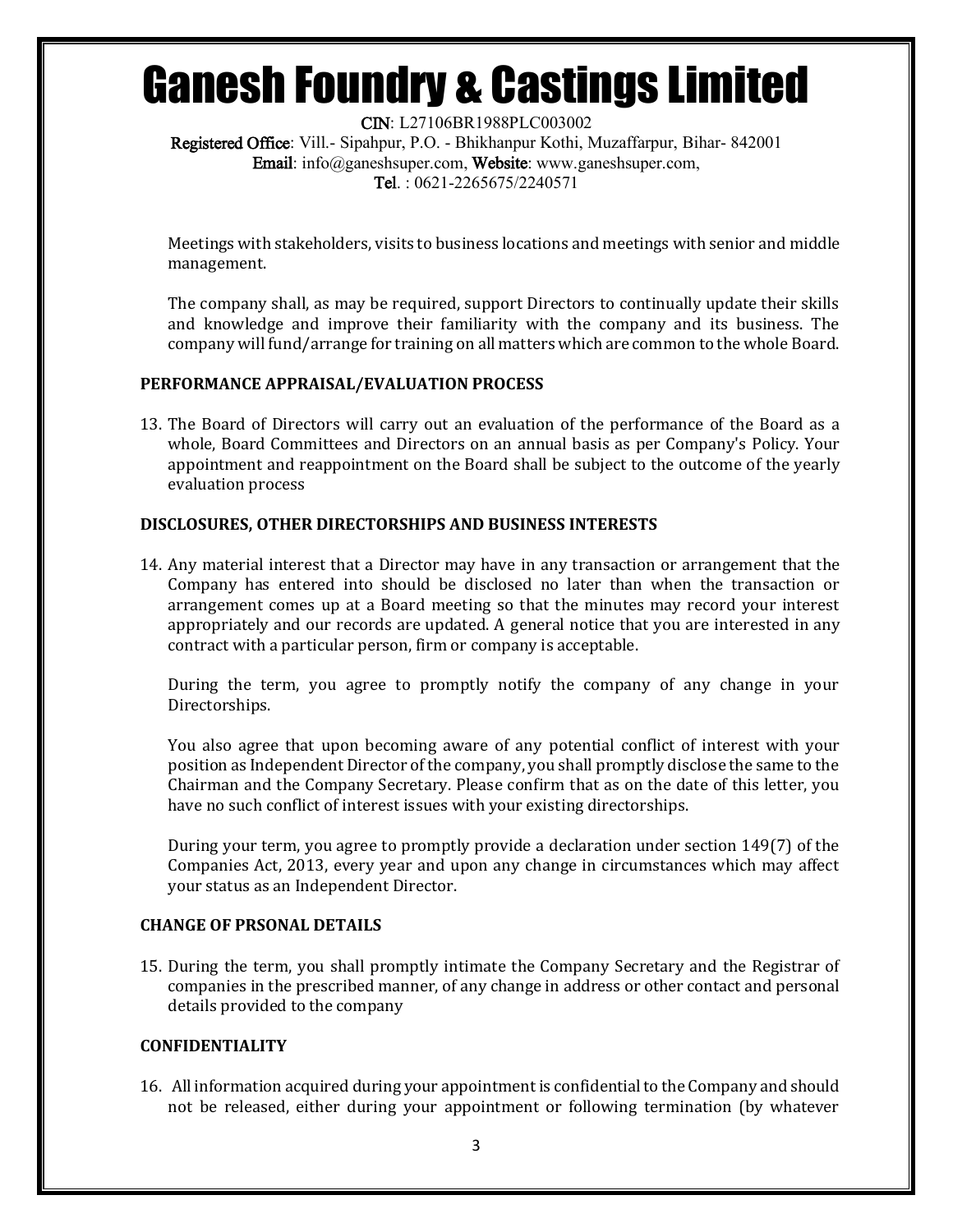CIN: L27106BR1988PLC003002 Registered Office: Vill.- Sipahpur, P.O. - Bhikhanpur Kothi, Muzaffarpur, Bihar- 842001 Email: info@ganeshsuper.com, Website: www.ganeshsuper.com, Tel. : 0621-2265675/2240571

means) to third parties without prior clearance from the Chairman unless required by law or any regulatory body. On reasonable request, you shall surrender any documents and other materials made available to you by the Company.

17. Your attention is also drawn to the requirements under the applicable regulations and the Company's Insider Trading Code which concern the disclosure of price sensitive information and dealing in the securities of the Company. Consequently you should avoid making any statements or performing any transactions that might risk a breach of these requirements without prior clearance from the Chairman or the Company Secretary.

### **TERMINATION**

- 18. You may resign from your position at any time and should you wish to do so, you are requested to serve a reasonable written notice on the Board. In terms of provisions of the Companies Act, 2013, you are required to file a copy of your resignation letter with the Registrar of Companies, Bihar.
- 19. Your Directorship on the Board of the company shall terminate or cease in accordance with law. Apart from the grounds of termination as specified in the Companies Act, 2013, your directorship may be terminated for violation of any provision of the Code of conduct as applicable to Non-Executive Directors.
- 20. If any stage during the term, there is a change that may affect your status as an Independent Director as envisaged in section 149(6) of the Companies Act, 2013 r, if applicable, you fail to meet the criteria for "Independence" you agree to promptly submit your resignation to the Company with effect from the date of such change .

## **CO-OPERATION**

21. In the event of any claim or litigation against the company, based upon any alleged conduct, act or omission on your part during your term, you agree to render all reasonable assistance and co-operation to the company and provide such information and documents as are necessary and reasonably requested by the company or its counsel.

### **MISCELLANEOUS**

22. This letter represents the entire understanding, and constitutes the whole agreement, in relation to your appointment and supersedes any previous agreement between yourself and the company with respect thereto and, without prejudice to the generality of the foregoing, excludes any warranty, condition or other undertaking implied at law or by custom. No waiver or modification of this letter shall be valid unless made in writing and signed by you and the company.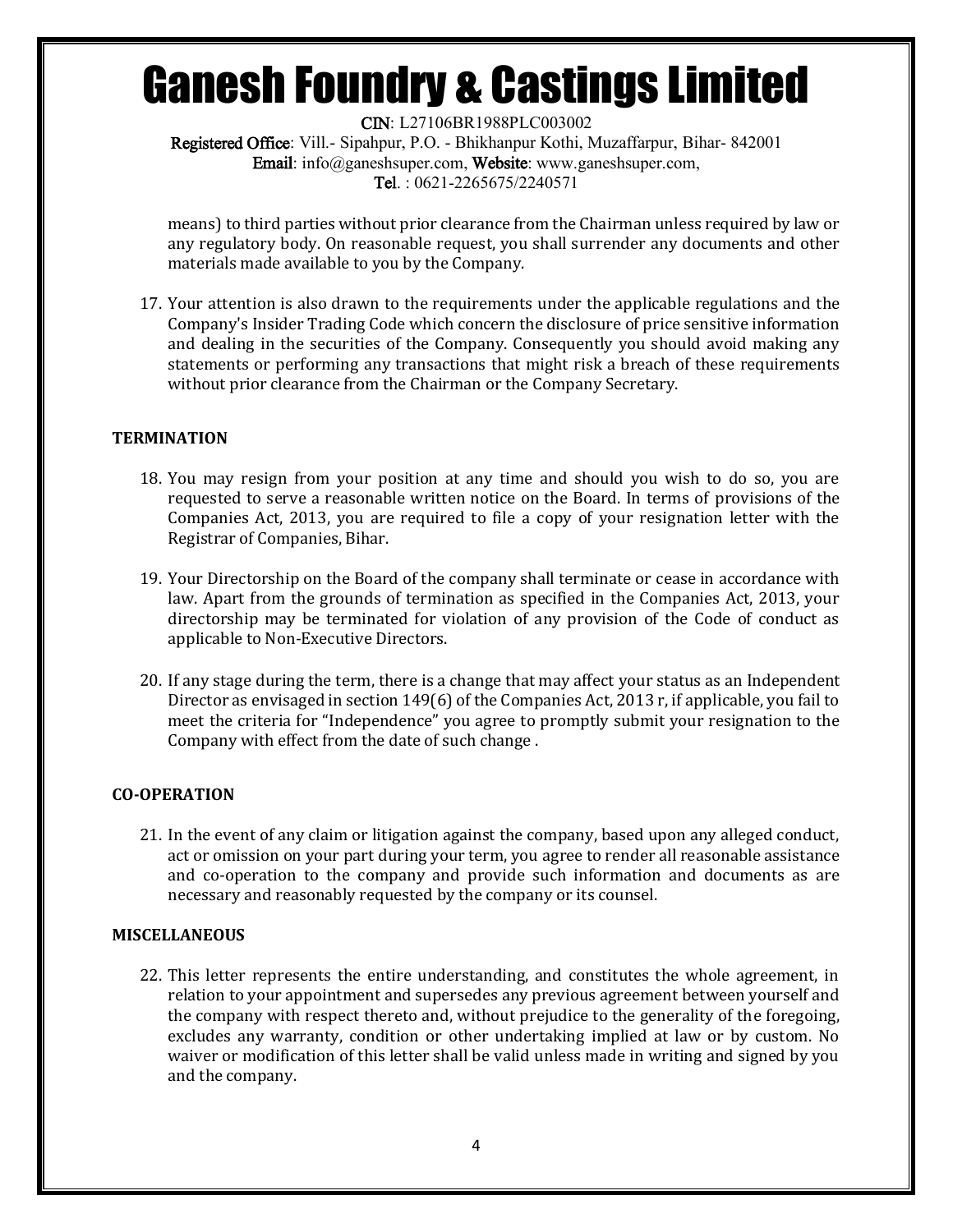CIN: L27106BR1988PLC003002 Registered Office: Vill.- Sipahpur, P.O. - Bhikhanpur Kothi, Muzaffarpur, Bihar- 842001 Email: info@ganeshsuper.com, Website: www.ganeshsuper.com, Tel. : 0621-2265675/2240571

## **ACCEPTANCE OF APPOINTMENT**

23. We are confident that the Board and the company will benefit immensely from your rich experience and we eager to have you as an integral part of the growth of our company. If these terms of appointment are acceptable to you, please confirm your acceptance by signing and returning the enclosed copy of this letter.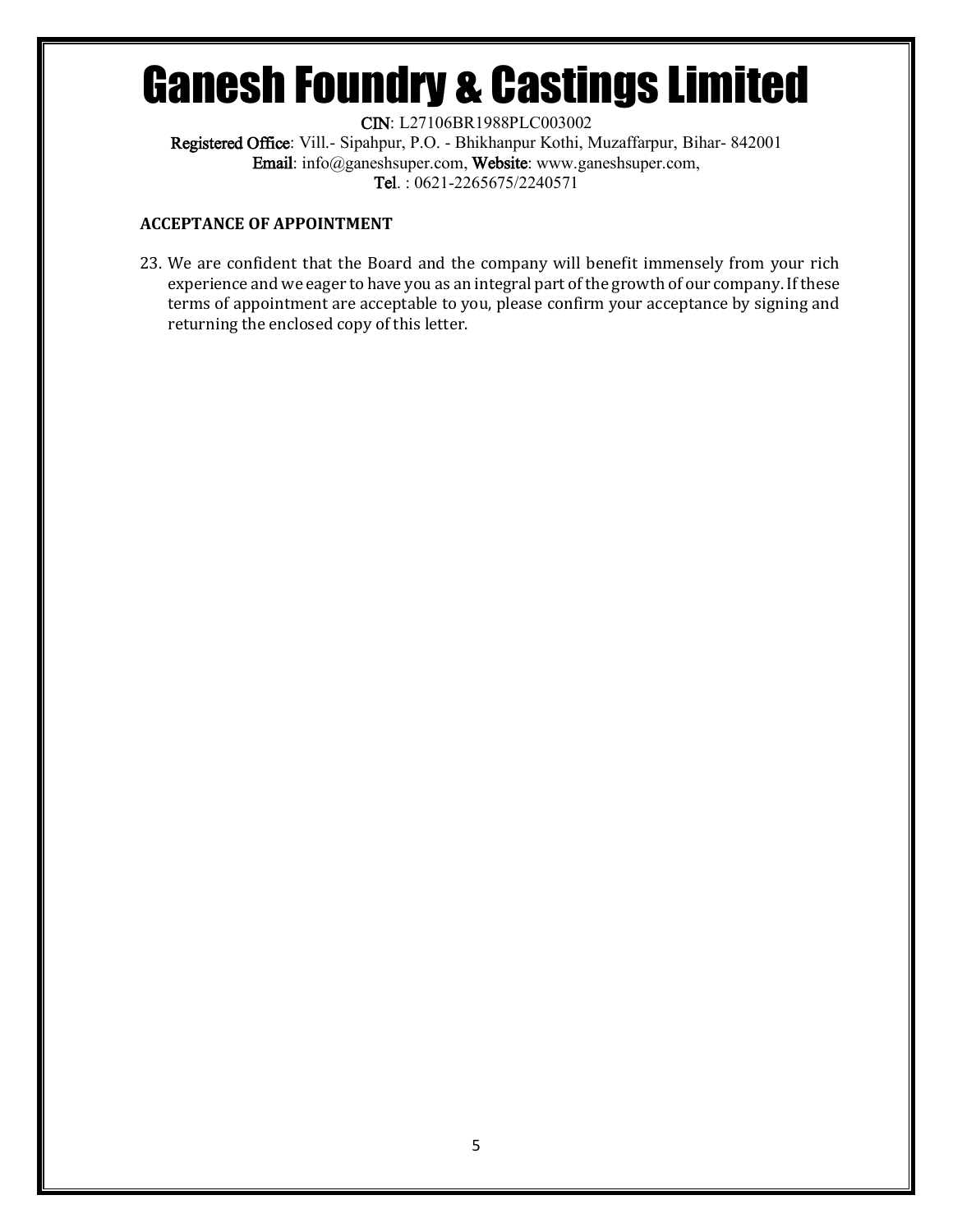CIN: L27106BR1988PLC003002 Registered Office: Vill.- Sipahpur, P.O. - Bhikhanpur Kothi, Muzaffarpur, Bihar- 842001 Email: info@ganeshsuper.com, Website: www.ganeshsuper.com, Tel. : 0621-2265675/2240571

## **CODE FOR INDEPENDENT DIRECTORS**

## **(As per Schedule IV of the Companies Act, 2013)**

The Code is a guide to professional conduct for independent directors. Adherence to these standards by independent directors and fulfilment of their responsibilities in a professional and faithful manner will promote confidence of the investment community, particularly minority shareholders, regulators and companies in the institution of independent directors.

## **I. GUIDELINES OF PROFESSIONAL CONDUCT:**

## **AN INDEPENDENT DIRECTOR SHALL:**

- 1. uphold ethical standards of integrity and probity;
- 2. act objectively and constructively while exercising his duties;
- 3. exercise his responsibilities in a bona fide manner in the interest of the company;
- 4. devote sufficient time and attention to his professional obligations for informed and balanced decision making;
- 5. not allow any extraneous considerations that will vitiate his exercise of objective independent judgment in the paramount interest of the company as a whole, while concurring in or dissenting from the collective judgment of the Board in its decision making;
- 6. not abuse his position to the detriment of the company or its shareholders or for the purpose of gaining direct or indirect personal advantage or advantage for any associated person;
- 7. refrain from any action that would lead to loss of his independence;
- 8. where circumstances arise which make an independent director lose his independence, the independent director must immediately inform the Board accordingly;
- 9. assist the company in implementing the best corporate governance practices.

## **II. ROLE AND FUNCTIONS:**

## **THE INDEPENDENT DIRECTORS SHALL:**

- 1. help in bringing an independent judgment to bear on the Board's deliberations especially on issues of strategy, performance, risk management, resources, key appointments and standards of conduct;
- 2. bring an objective view in the evaluation of the performance of board and management;
- 3. scrutinize the performance of management in meeting agreed goals and objectives and monitor the reporting of performance;
- 4. satisfy themselves on the integrity of financial information and that financial controls and the systems of risk management are robust and defensible;
- 5. safeguard the interests of all stakeholders, particularly the minority shareholders;
- 6. balance the conflicting interest of the stakeholders;
- 7. determine appropriate levels of remuneration of executive directors, key managerial personnel and senior management and have a prime role in appointing and where necessary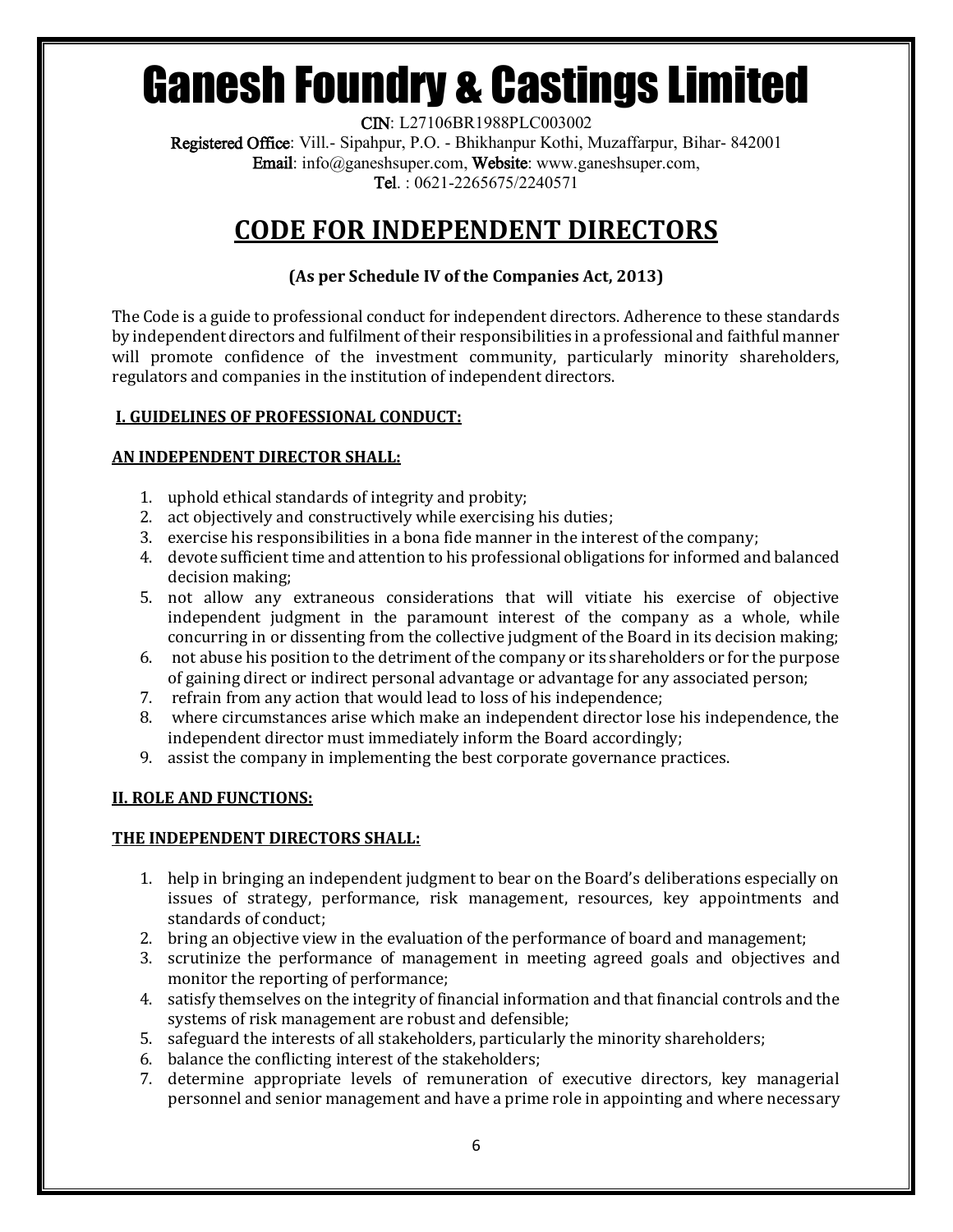CIN: L27106BR1988PLC003002

Registered Office: Vill.- Sipahpur, P.O. - Bhikhanpur Kothi, Muzaffarpur, Bihar- 842001

Email: info@ganeshsuper.com, Website: www.ganeshsuper.com,

Tel. : 0621-2265675/2240571

recommend removal of executive directors, key managerial personnel and senior management;

8. moderate and arbitrate in the interest of the company as a whole, in situations of conflict between management and shareholder's interest.

## **III. DUTIES:**

## **THE INDEPENDENT DIRECTORS SHALL:**

- 1. undertake appropriate induction and regularly update and refresh their skills, knowledge and familiarity with the company;
- 2. seek appropriate clarification or amplification of information and, where necessary, take and follow appropriate professional advice and opinion of outside experts at the expense of the company;
- 3. strive to attend all meetings of the Board of Directors and of the Board committees of which he is a member;
- 4. participate constructively and actively in the committees of the Board in which they are chairpersons or members;
- 5. strive to attend the general meetings of the company;
- 6. where they have concerns about the running of the company or a proposed action, ensure that these are addressed by the Board and, to the extent that they are not resolved, insist that their concerns are recorded in the minutes of the Board meeting;
- 7. keep themselves well informed about the company and the external environment in which it operates;
- 8. not to unfairly obstruct the functioning of an otherwise proper Board or committee of the Board;
- 9. pay sufficient attention and ensure that adequate deliberations are held before approving related party transactions and assure themselves that the same are in the interest of the company;
- 10. ascertain and ensure that the company has an adequate and functional vigil mechanism and to ensure that the interests of a person who uses such mechanism are not prejudicially affected on account of such use;
- 11. report concerns about unethical behaviour, actual or suspected fraud or violation of the company's code of conduct or ethics policy;
- 12. acting within his authority, assist in protecting the legitimate interests of the company, shareholders and its employees;
- 13. not disclose confidential information, including commercial secrets, technologies, advertising and sales promotion plans, unpublished price sensitive information, unless such disclosure is expressly approved by the Board or required by law.

## **IV. MANNER OF APPOINTMENT:**

1. Appointment process of independent directors shall be independent of the company management; while selecting independent directors the Board shall ensure that there is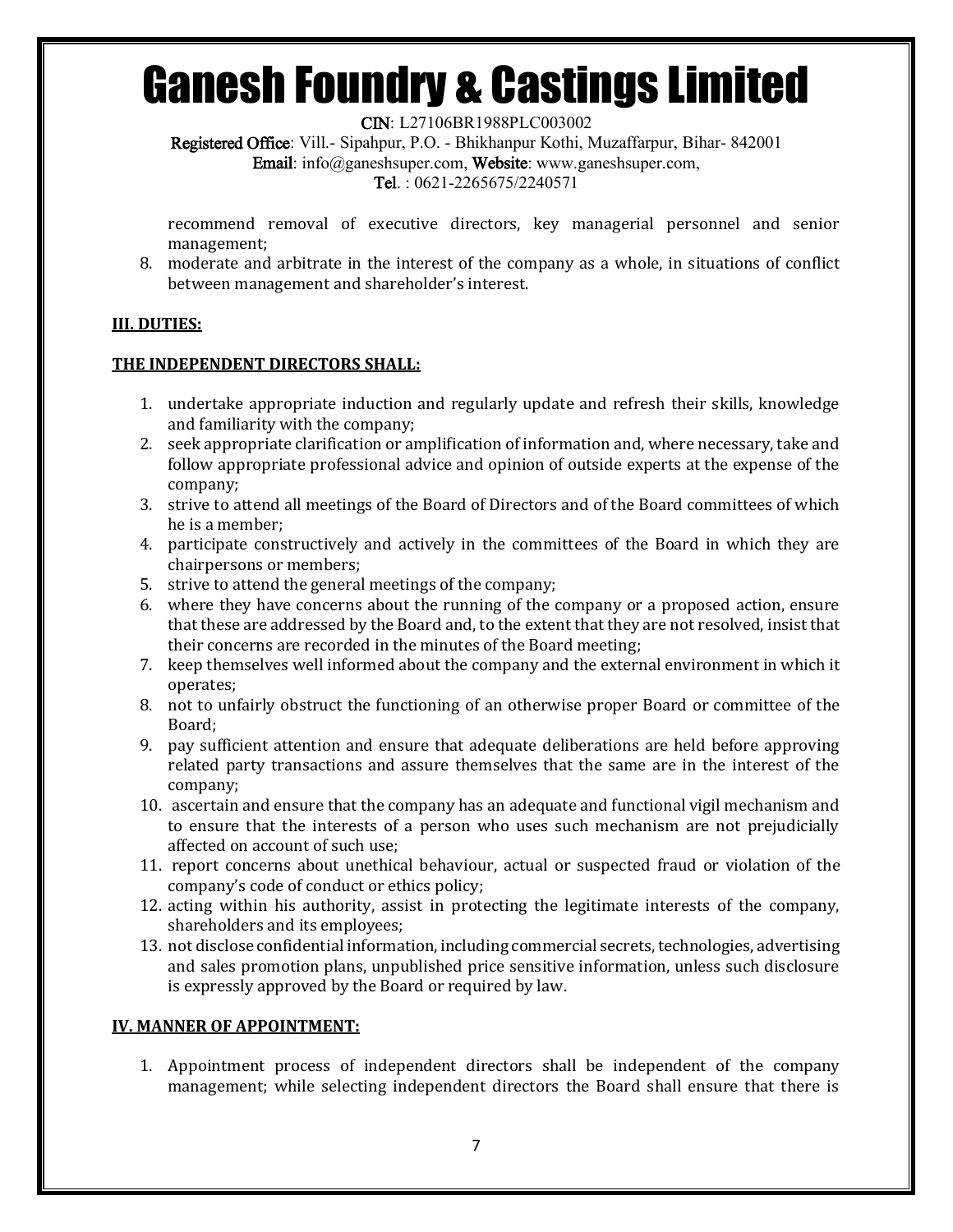CIN: L27106BR1988PLC003002 Registered Office: Vill.- Sipahpur, P.O. - Bhikhanpur Kothi, Muzaffarpur, Bihar- 842001 Email: info@ganeshsuper.com, Website: www.ganeshsuper.com, Tel. : 0621-2265675/2240571

appropriate balance of skills, experience and knowledge in the Board so as to enable the Board to discharge its functions and duties effectively.

- 2. The appointment of independent director(s) of the company shall be approved at the meeting of the shareholders.
- 3. The explanatory statement attached to the notice of the meeting for approving the appointment of independent director shall include a statement that in the opinion of the Board, the independent director proposed to be appointed fulfils the conditions specified in the Act and the rules made thereunder and that the proposed director is independent of the management.
- 4. The appointment of independent directors shall be formalized through a letter of appointment, which shall set out :
	- a) the term of appointment;
	- b) the expectation of the Board from the appointed director; the Board-level committee(s) in which the director is expected to serve and its tasks;
	- c) the fiduciary duties that come with such an appointment along with accompanying liabilities;
	- d) provision for Directors and Officers (D and O) insurance, if any;
	- e) the Code of Business Ethics that the company expects its directors and employees to follow;
	- f) the list of actions that a director should not do while functioning as such in the company; and
	- g) the remuneration, mentioning periodic fees, reimbursement of expenses for participation in the Boards and other meetings and profit related commission, if any.
- 5. The terms and conditions of appointment of independent directors shall be open for inspection at the registered office of the company by any member during normal business hours.
- 6. The terms and conditions of appointment of independent directors shall also be posted on the company's website.

## **V. RE-APPOINTMENT:**

The re-appointment of independent director shall be on the basis of report of performance evaluation.

## **VI. RESIGNATION OR REMOVAL:**

1. The resignation or removal of an independent director shall be in the same manner as is provided in sections 168 and 169 of the Act.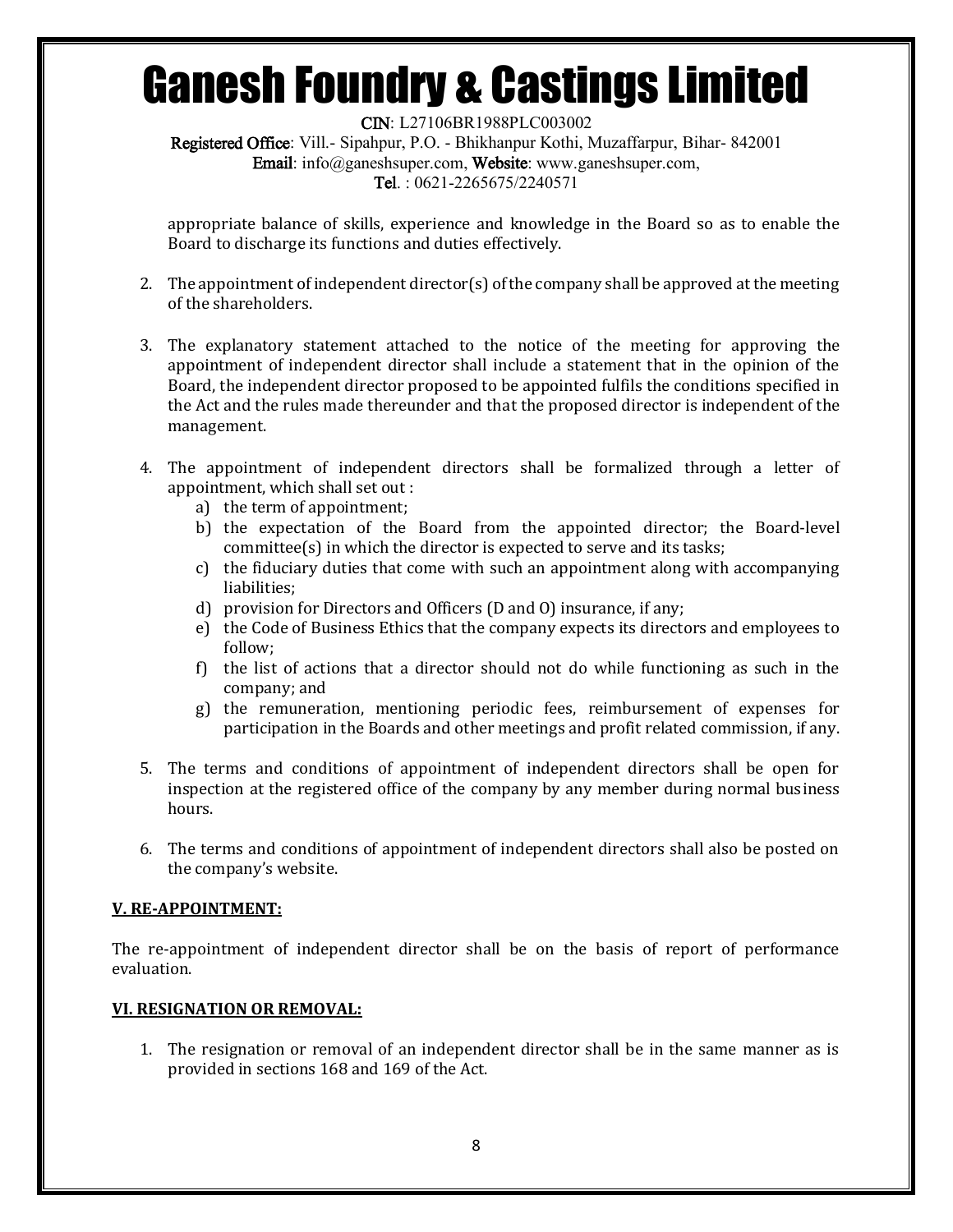CIN: L27106BR1988PLC003002

Registered Office: Vill.- Sipahpur, P.O. - Bhikhanpur Kothi, Muzaffarpur, Bihar- 842001 Email: info@ganeshsuper.com, Website: www.ganeshsuper.com, Tel. : 0621-2265675/2240571

- 2. An independent director who resigns or is removed from the Board of the company shall be replaced by a new independent director within a period of not more than one hundred and eighty days from the date of such resignation or removal, as the case may be.
- 3. Where the company fulfils the requirement of independent directors in its Board even without filling the vacancy created by such resignation or removal, as the case may be, the requirement of replacement by a new independent director shall not apply.

## **VII. SEPARATE MEETINGS:**

- 1. The independent directors of the company shall hold at least one meeting in a year, without the attendance of non-independent directors and members of management;
- 2. All the independent directors of the company shall strive to be present at such meeting;
- 3. The meeting shall:
	- a) review the performance of non-independent directors and the Board as a whole;
	- b) review the performance of the Chairperson of the company, taking into account the views of executive directors and non-executive directors;
	- c) assess the quality, quantity and timeliness of flow of information between the company management and the Board that is necessary for the Board to effectively and reasonably perform their duties.

## **VIII. EVALUATION MECHANISM:**

- 1. The performance evaluation of independent directors shall be done by the entire Board of Directors, excluding the director being evaluated.
- 2. On the basis of the report of performance evaluation, it shall be determined whether to extend or continue the term of appointment of the independent director.

## **DUTIES OF DIRECTORS (SECTION 166 OF THE ACT)**

- 1. Subject to the provisions of this Act, a director of a company shall act in accordance with the articles of the company.
- 2. A director of a company shall act in good faith in order to promote the objects of the company for the benefit of its members as a whole, and in the best interests of the company, its employees, the shareholders, the community and for the protection of environment.
- 3. A director of a company shall exercise his duties with due and reasonable care, skill and diligence and shall exercise independent judgment.
- 4. A director of a company shall not involve in a situation in which he may have a direct or indirect interest that conflicts, or possibly may conflict, with the interest of the company.